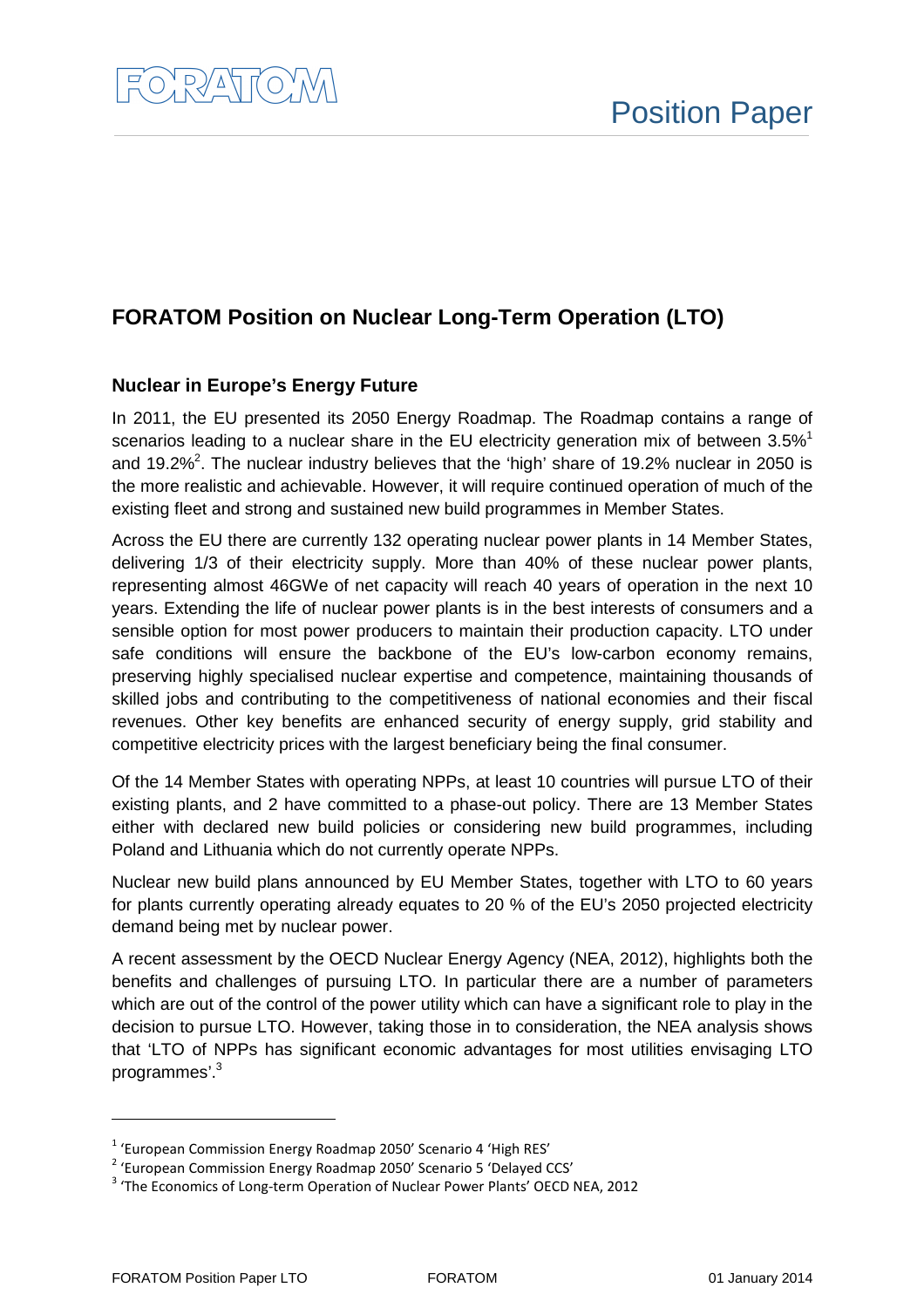### **The Benefits of Nuclear Energy**

Nuclear energy currently makes a major contribution to all three pillars of the EU's energy policy:

(1) During operation, nuclear power plants release no GHG emissions, and have helped avoid 436 million tonnes of  $CO<sub>2ea</sub>$  discharges per year, on the basis of the current (2011) energy mix in the course of generating around two-thirds of the EU's low-carbon electricity.

(2) Nuclear energy produces reliable baseload electricity and plants operate with very high capacity factors. The cost of nuclear generated electricity is stable, predictable and competitive with other conventional energies, helping to boost economic development, and the creation of jobs in the EU.

(3) Nuclear energy also plays a key role in ensuring energy security. NPPs are relatively invulnerable to short term fluctuations in the availability of fuel, both because operators can easily stockpile fuel for several years and because uranium is imported to Europe from a diverse range of reliable partner countries spread around the world.

The nuclear industry also sustains many high-quality jobs in Europe, maintaining technological leadership in a rapidly growing global sector. In Europe, it currently employs around 250,000 direct jobs and around 800,000 total jobs<sup>4</sup>.

## **The LTO Advantage**

Utilities are choosing to pursue LTO programmes for a number of reasons. Primarily, LTO represents sound asset investment management. From the beginning of operation, plant management and maintenance plans take into account the objective of long-term operation. It should be kept in mind that utilities have made investments in the upkeep of their NPPs since the start-up of operations, as well as reducing the cost impact of LTO at the end of a unit's original design basis lifetime. It is good practice to anticipate the safety requirements regarding ageing management and safety margin improvements throughout the plant lifetime.<sup>5</sup>

Extending the life of a power plant incurs a much lower capital investment cost than the building of a new NPP: generally well below 1,000 €/kW<sup>6</sup> . With the current pressures on the availability of capital and the associated importance of minimising investment risk, utilities themselves may be in a position to make a part of the investments on their own balance sheet. Capital markets may also be more readily drawn to such energy projects with lower construction costs, shorter lead times and which are completed to schedule.

Likewise, the actual work carried out for the LTO of an NPP can have a positive impact on job creation, and the continued operation of the plant ensures sustaining jobs already

 $^4$  ENEF Competitiveness sub-Working Group report 'Socio-economic benefits of the nuclear industry in the EU to 2050', May 2013

 $^5$  ditto

<sup>&</sup>lt;sup>6</sup> 'The Economics of Long Term Operation of Nuclear Power Plants' OECD Nuclear Energy Agency 2012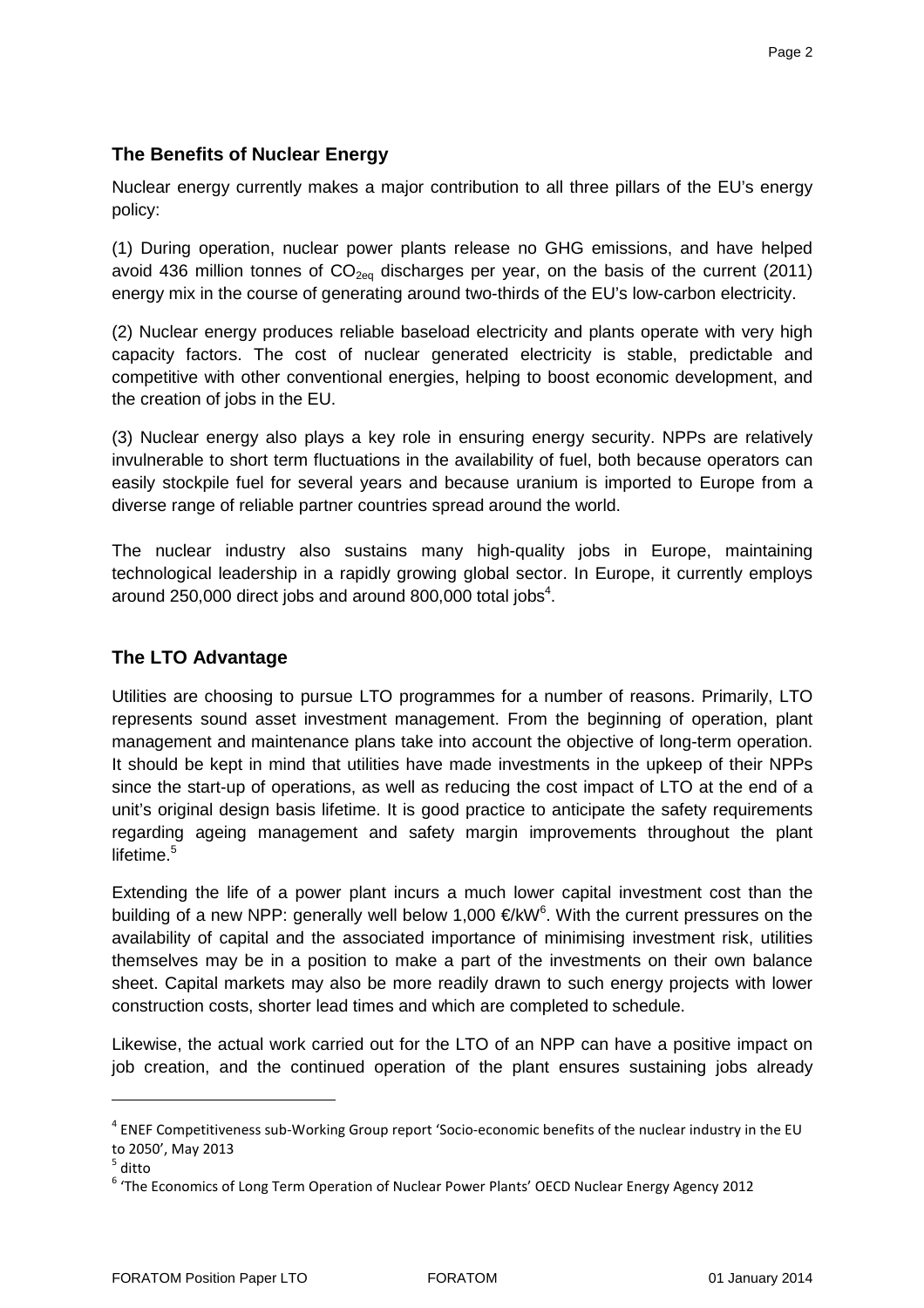directly or indirectly resulting from its operation.<sup>7</sup> The local communities around each NPP have also grown and thrive economically, as a result of income generated by the plant operation.

The fact that the majority of utilities currently operating power plants in Europe are seeking to implement long-term operation, testifies to the specific advantages of LTO. Major factors include the onsite availability of existing plant infrastructure; public acceptance of currently operating NPPs; and short realisation times for necessary LTO upgrade work.

Whilst dependent on the design type, LTO of NPPs can involve the need to replace large plant components (such as a steam generator), and other major refurbishments or replacements. A high-end cost estimate has been made for the upgrade of a single NPP at 900M $\epsilon$ <sup>8</sup>, which could extend the life-time by up to 20 years. Such costs attributing to LTO take in to consideration the obsolescence of equipment at the NPP<sup>9</sup> and can include major refurbishment, as well as any necessary upgrades, for example those which may have been required in the post-Fukushima stress test exercise.

### **Parameters and Boundaries for Pursuing LTO**

The decision to pursue an extension of the operating lifetime for an NPP rests with the utility which generally has an LTO strategy managed in an integrated approach with a long-term vision (20 years for instance) to ensure safe operation and to justify the corresponding investments.<sup>10</sup> Several risks will be appraised by the utility before investing into LTO.

- In most countries, authorisation by the national nuclear safety regulator must be sought and granted in order for LTO to be implemented. In all its operations, the EU nuclear industry sets high standards for safety as a priority and carries-out continuous safety improvement programmes in its existing plants as required by the EC's Council Directive 2009/71/Euratom of 25 June 2009 establishing a Community framework for the nuclear safety of nuclear installations. Potential regulatory stumbling blocks on granting LTO could include time delays in issuing authorisations and possible changes in safety requirements.
- It is important to maintain public and political support for LTO, and the risk of a loss of confidence is a risk that needs to be managed as part of a utility's energy strategy and LTO goals. Only robust, cross-party political support and a stable and predictable legal and regulatory framework coupled with clear national energy policy can give a solid foundation for nuclear investment.

 $\overline{a}$ 

 $^7$  ditto. Page 4: "For the LTO, considering that LTO activities are closer to new built than standard maintenance and operation, a first evaluation of supplementary jobs might perhaps best be estimated by taking the ratio of investments for LTO versus new built (1 to 5) – leading to 30 000 direct and indirect jobs over the period 2015-2035, and a grand total of 50 000 jobs including the "induced jobs"."

 $^8$  ditto

<sup>&</sup>lt;sup>9</sup> ditto

<sup>&</sup>lt;sup>10</sup> European Nuclear Energy Forum Sub Group Nuclear Installation Safety 'Considerations on harmonised conditions for safe long-term operation of Nuclear Power Plants in the EU' 27 April 2010